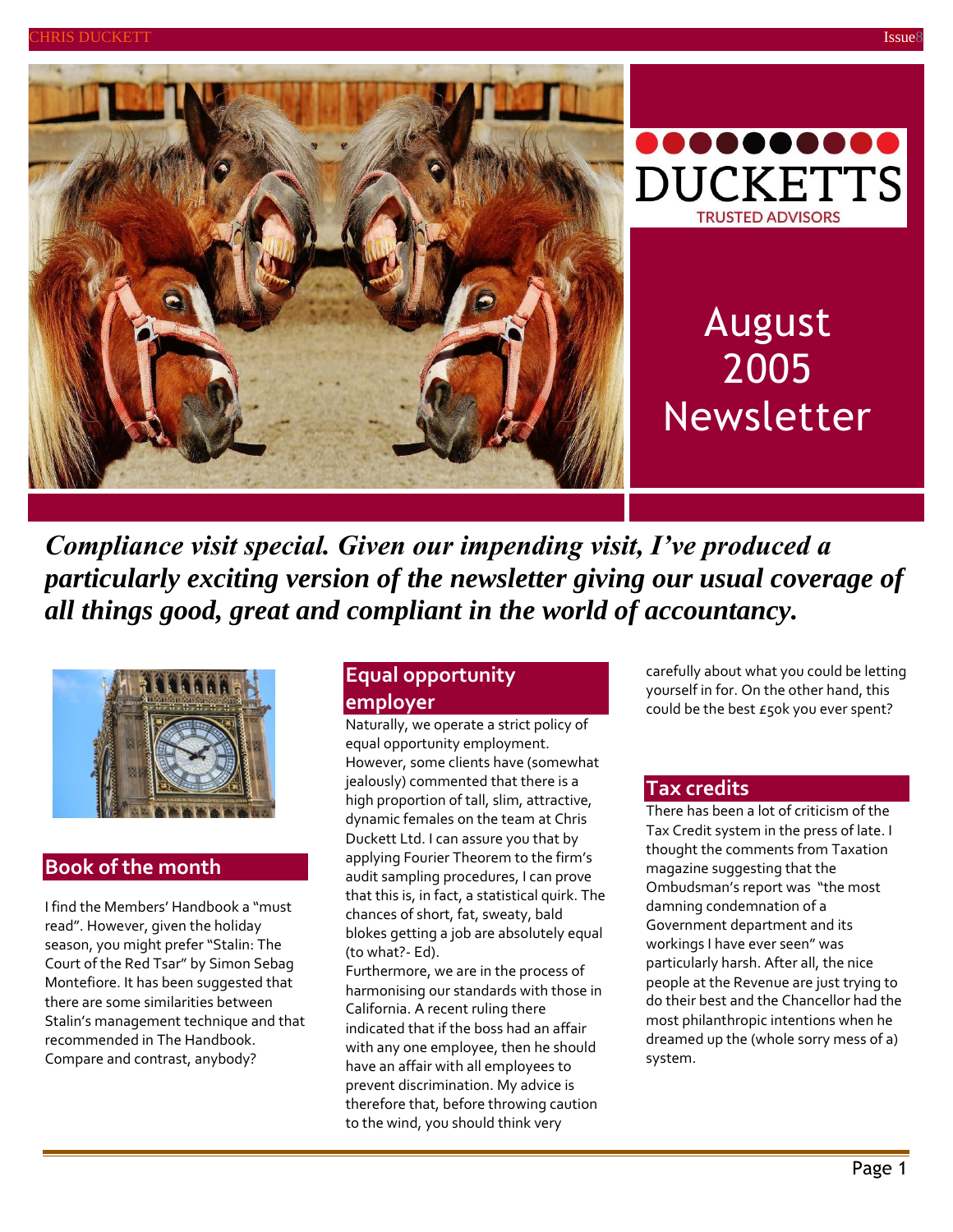#### CHRIS DUCKETT TRUSTD ADVISERS | Issue 8 2



## **Disclaimer**

Whilst we always give compliant advice, if, on the odd occasion we accidentally express an opinion, we hereby disclaim all responsibility to everybody. Whatever goes wrong, its nothing to do with us. You're on your own, mate.

## **75 year anniversary**

Our glorious Institute was 125 years old in May and still going strong. There is no truth in the rumour that the average age of members is also 125 and that plans to merge with the Chartered Institute of Plumbers are at an advanced stage. [www.belledejour-uk.blogspot.com](http://www.belledejour-uk.blogspot.com/)



## **Fellow shredders**

For reasons best known to themselves, the purchasing department has recently put in a bulk order for shredders. It is understood that these machines will be available for resale from 24<sup>th</sup> August onwards. Nearly new, but well used. Sale price will be £97.50+VAT for standard machines and £57.50+VAT for the (much more heavily used) executive models.